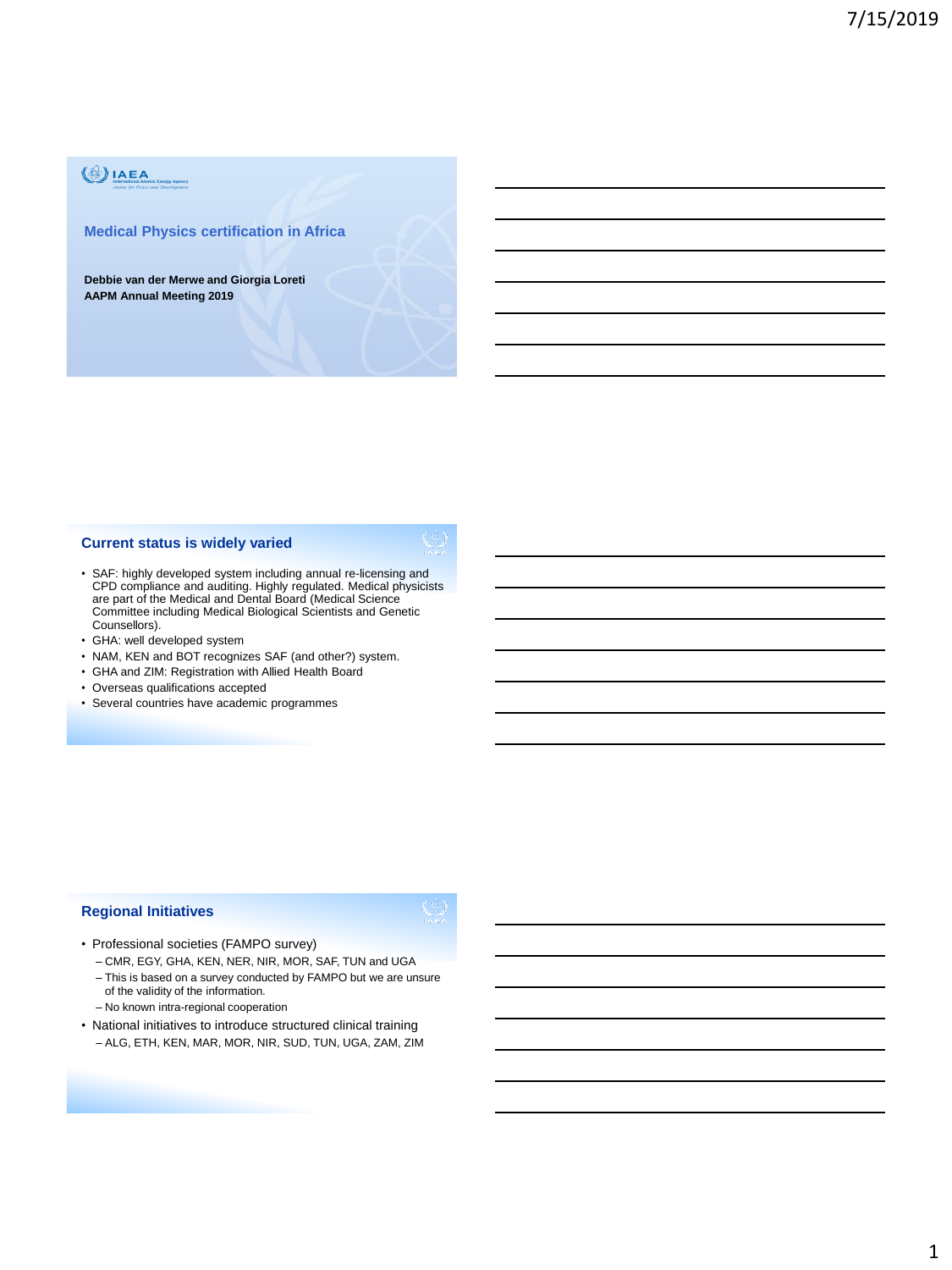# **IAEA support to Medical Physics**







The **clinical supervisor will examine the portfolio at regular intervals** and provide feedback to the Resident. The **National Coordinator** will review the portfolio at the end of the Resident's programme and rate the portfolio as satisfactory or unsatisfactory.

The portfolio itself is evidence of having undergone a clinical training programme. It can also serve as a baseline reference for **self-study and lifelong learning**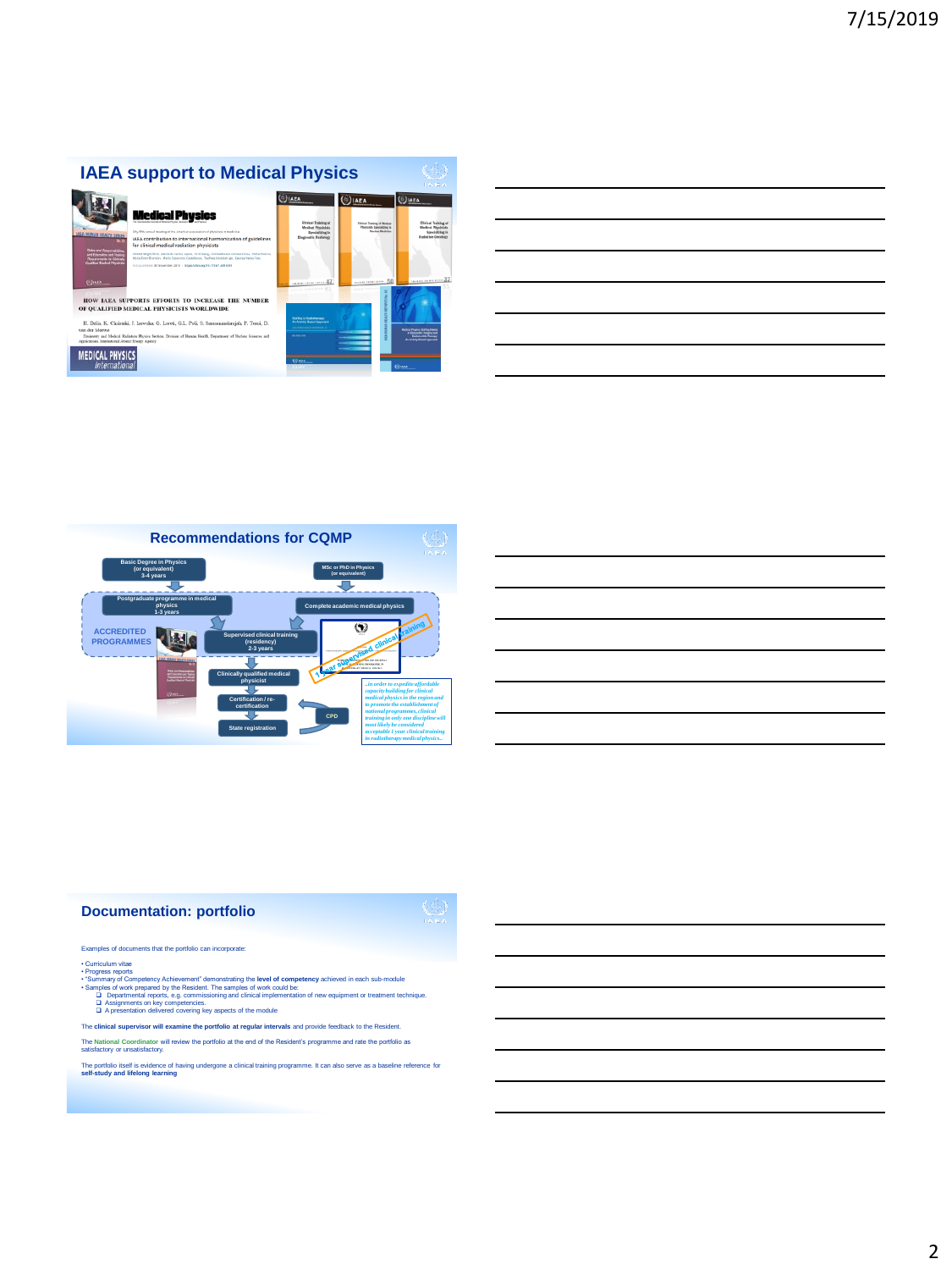

|                              | RESIDENTS. THE SUGGESTED DURATION FOR THIS MODULE IS 5 WEEKS.                                            | TABLE 3.1: PORTFOLIO FOR THE MODULE: EBRT Reference dossnetry including instrumentation and calibration (TCS No. 37 Sub-<br>modules 3.1, 3.2, 3.3, 3.7) FROM THE REGIONAL CLINICAL TRAINING PROGRAMME FOR RADIOTHERAPY MEDICAL PHYSICS                                                                                                                                                                                 |                                                                   |  |
|------------------------------|----------------------------------------------------------------------------------------------------------|------------------------------------------------------------------------------------------------------------------------------------------------------------------------------------------------------------------------------------------------------------------------------------------------------------------------------------------------------------------------------------------------------------------------|-------------------------------------------------------------------|--|
| STILMODER E                  | <b>ACTIVITY</b>                                                                                          | PROCTINIERS TO ACHIEVE COMPETENCY                                                                                                                                                                                                                                                                                                                                                                                      | <b>COMMENTS</b><br>AKOLATURE.<br>AND DATE OF<br><b>SUPERVISOR</b> |  |
| kilovoltage therapy          | Instrument quality control<br>(QC), colibertion and ceoss.<br>calibration of field dovinator<br>vystems. | Selection criteria for type of jouization claunber<br>Deprostrate a familiarity with OA recommendations for<br>radiation dosinatry equipment such as:<br>a Flashmour<br>o thempereter<br>o herogaster<br>o phontom<br>Check the tracephility to a PSDI, for a calibration factor tood for<br>absolves dosa determination.<br>Demonstrate a familiarity with the method to exceess<br>uncertainties in dose measurement |                                                                   |  |
|                              | Bean quality                                                                                             | Perform measurement and establish the HVL for a low and<br>medium energy X ray beam according to an International Code.<br>of Pearlise                                                                                                                                                                                                                                                                                 |                                                                   |  |
|                              | Output calibration                                                                                       | Influence effects on the measured quartity (air density,<br>recombination, polarity, warm-on, stern effects, lesksue,<br>humidity<br>Timer affect<br>Application of an International Code of Practice, e.g. TRS-277<br>[7] and TRS-398 [8].                                                                                                                                                                            |                                                                   |  |
| <sup>85</sup> Co teletherapy | Instrument OC, calibration and<br>cross calibration of field.<br>dosimients systems                      | Selection criteria for type of assuration chamber<br>Demonstrate a familiarity with OA recommendations for<br>radiation desimatry amicroast ush av-<br>o Electrometer<br>a themasporter.                                                                                                                                                                                                                               |                                                                   |  |



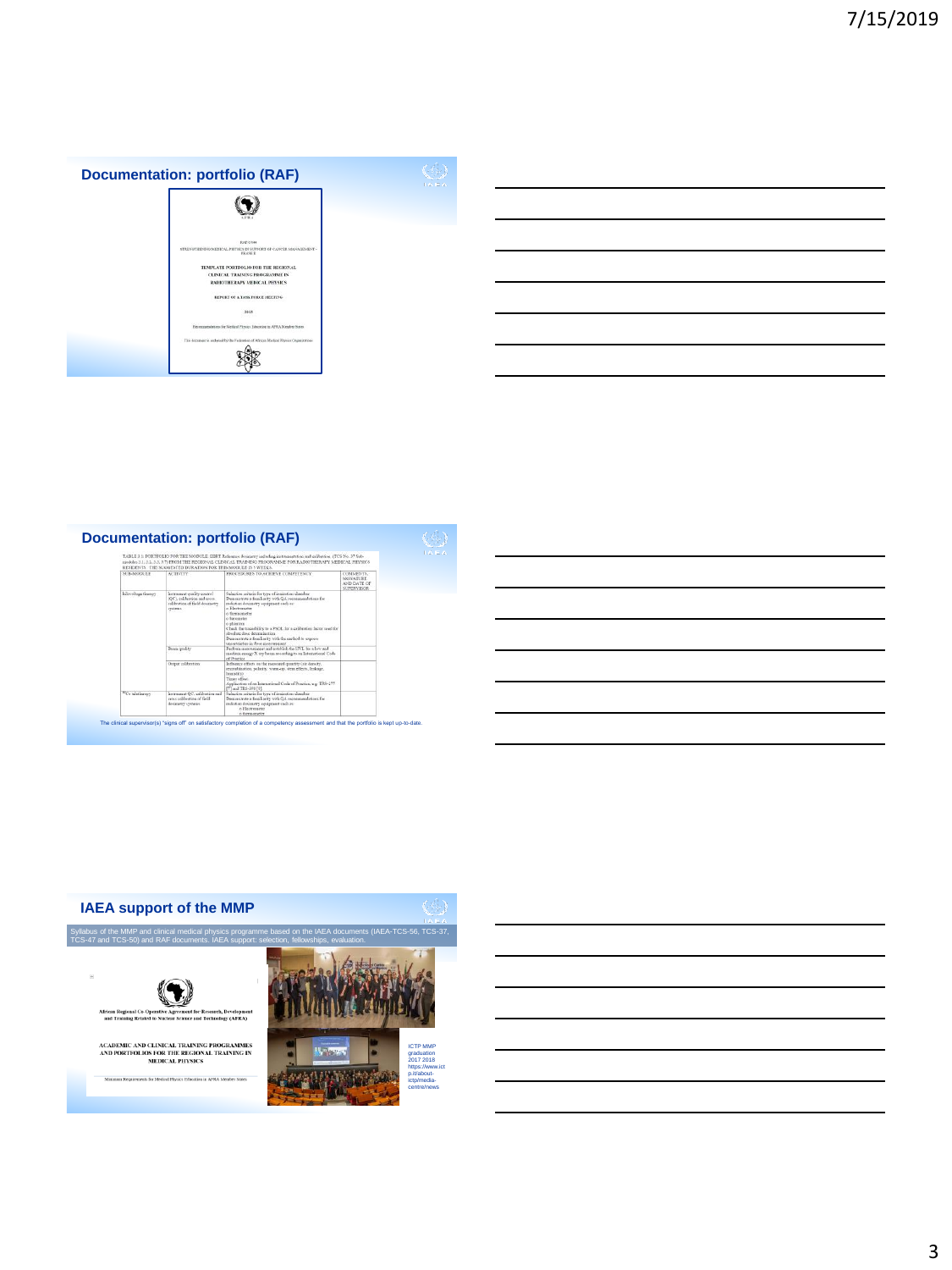

# **The survey of MMP graduates** The survey aimed at evaluating the results of the programme in terms of capacity building. In particular the following points were investigated:

- rate of graduates returning to their home country (best-case scenario) or returning to the same Region
- rate of graduates working as clinical medical physicists or working in a non-clinical environment, but in an area related to medical physics
- *local recognition of the MMP degree*
- status of medical physics in the graduates' countries (indicators: *existence of professional association, certification process* and CPD credits) and graduates involvement in such professional activities
- graduates' degree of appreciation of the programme
- use of educational material or knowledge acquired during the MMP in their current profession



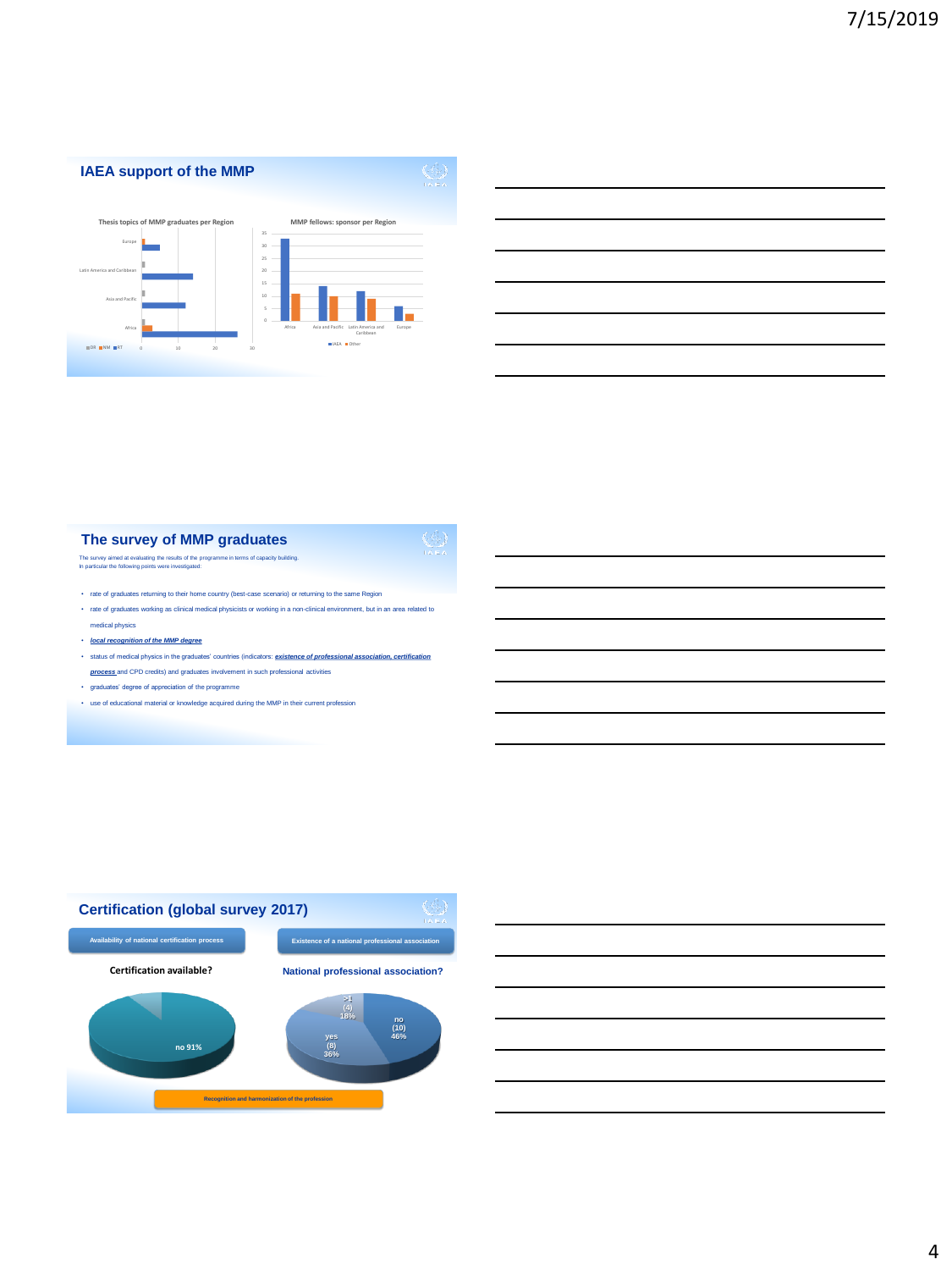## **Proposed structure of a certification body**



• Executive (strategic, communication, finances and administrative) • Governance (legislative and ethics)

- Operational (assessment criteria, accreditation, CPD)
- Assessment committee
- Appeals
- Preferably embodied within an existing Health professions council

Draft IAEA publication: *Guidelines for the certification of Clinically Qualified Medical Physicists (2020)*



## **Groups in AMPLE**



The purpose of the "groups" is to maintain confidentiality (e.g. residents work and grades). Groups also facilitate collaboration among "roles".

- For example groups of:
	- Resident
	- Clinical Supervisor
	- National Speciality Coordinator
	- National Program Coordinator